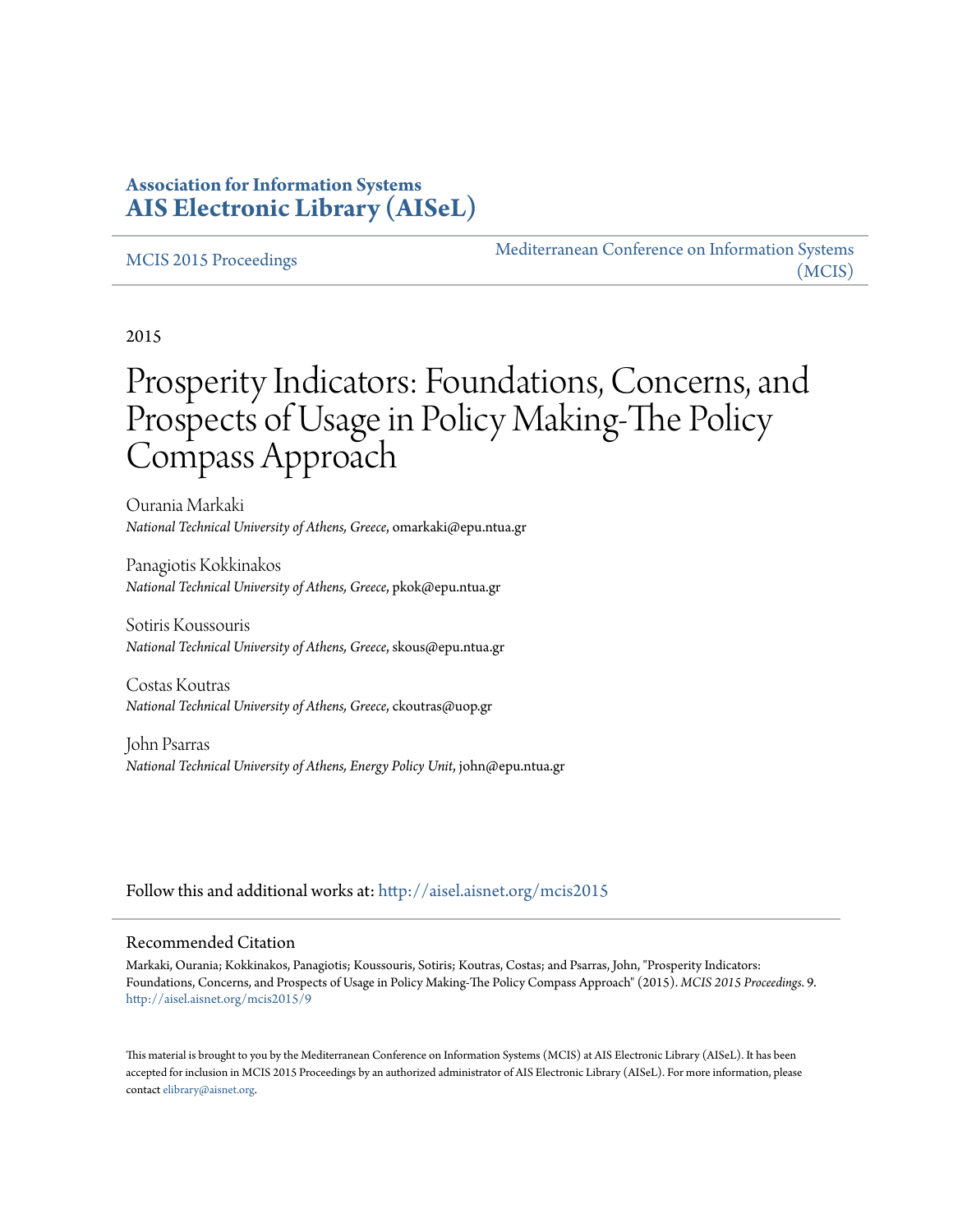# **PROSPERITY INDICATORS: FOUNDATIONS, CONCERNS AND PROSPECTS OF USAGE IN POLICY MAKING – THE POLICY COMPASS APPROACH**

#### *Research in Progress*

- Ourania, Markaki, National Technical University of Athens, Athens, Greece, omarkaki@epu.ntua.gr
- Panagiotis, Kokkinakos, National Technical University of Athens, Athens, Greece, pkok@epu.ntua.gr
- Sotiris, Koussouris, National Technical University of Athens, Athens, Greece, skous@epu.ntua.gr

Costas, Koutras, National Technical University of Athens, Athens, Greece, ckoutras@uop.gr

John, Psarras, National Technical University of Athens, Athens, Greece, john@epu.ntua.gr

### **Abstract**

*Prosperity indicators aim at making the concept of prosperity measurable, and hold thus the potential to be used for measuring and assessing the impacts of policies and policy measures over the society. Nevertheless, the abstract and multidimensional nature of prosperity, weaknesses around their definition from a methodological perspective and concerns on their legitimacy among other factors pose difficulties on the exploitation of prosperity indicators for public debate. This paper reviews the usage of prosperity indicators in policy making, bringing up developments, trends and concerns around their conceptualization and use. It further presents the Policy Compass approach, which provides an observatory for experimentation with prosperity indicators with the view of influencing the policy-making process at the local and regional level, and thus contributing towards the vision of more responsive governance.*

*Keywords: Prosperity Indicators, Policy Making, Policy Impact Assessment, Policy Analysis and Evaluation, Open Data, Conference Track: Electronic Government (GOV 2.0)*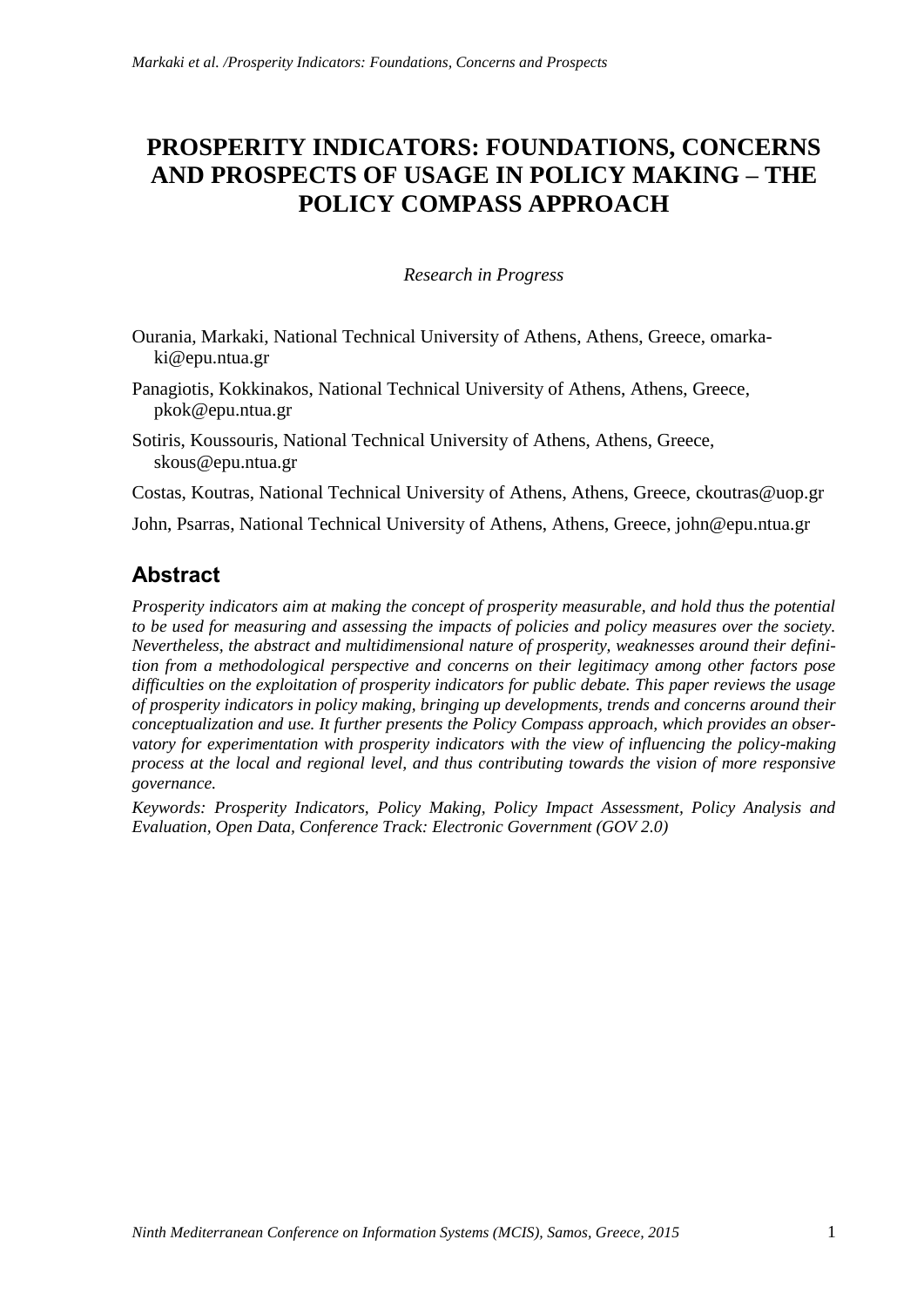### **1 Introduction**

With the advent of evidence-based policy making and the growing demand for government accountability of the recent years, it is not hard to observe an obsession with the heavy exploitation of indicators and all sorts of statistical measures in the public policy arena (Jany-Catrice and Marlier, 2013).

The term 'indicator' is one that people can easily understand. It is regularly conceived as a sort of 'statistical measure' that can adequately capture crucial aspects of a (social) phenomenon to be monitored, particularly when a specific policy measure is enforced to affect it. As put forward by Innes (1989), an indicator is "a set of rules for gathering and organising data, so that they can be assigned meaning". As far as policy implementation and impact assessment are concerned, an indicator is conceived as a concrete tool for justifying and optimizing resource allocation.

The idea of employing quantitative indicators in order to evaluate policy implementation is not a recent one but goes back to the '40s, when the US economy was being evaluated in terms of the 'Monthly Economic Indicators' (Wong, 2006). The success of this project was followed by an explosion of indicators for social change in the '60s, when actually the term `social indicators' was coined as a means of assessing where we stand and are going with respect to our values and goals, and to evaluate specific programs and determine their impact (Bauer, 1996).

The idea of exploiting social indicators and developing a theory for defining, using, combining and interpreting them, passed gradually from the US Administration to the large international organisations such as the United Nations (UN)<sup>1</sup> and the Organisation for Economic Co-Operation and Development (OECD)<sup>2</sup>. It was no later than the late '60s that researchers started to write about the 'social indicators movement'. As with most scientific and methodological breakthroughs though, the initial explosion of interest and enthusiasm was followed by scepticism and disappointment, which is quite apparent in the articles and studies of the '70s. The basic reason for this frustration was the identification of difficulties on the conceptual and the methodological recipes surrounding the definition, calculation and interpretation of indicators. Even more important, the general feeling was that policy makers were almost reluctant to use social indicators, as they did not seem adequate for measuring their concerns on policy evaluation.

Nevertheless, the early '90s witnessed a noisy comeback of the 'indicators methodology', through the so called 'community indicators movement' (Innes and Booher, 2000). This new wave of interest has been significantly motivated by the global questions on environmental matters and has led to a series of approaches, typically associated to the keywords 'indicators for quality of life', 'sustainability indicators', sometimes combined with other widely used terms in public discourse, such as 'economic competitiveness', etc. (Sawicki, 2002).

Although motivated by different concerns, i.e. the demand for social reform in the 60's and the need for sustainable economic growth and careful resource consumption in the 90's, these two movements converge under a major common goal, that of 'improving the living of people and places' (Wong, 2006). At this point, attention has to be drawn to the fact that one of the major concerns in the indicators construction and exploitation and also one of 'pitfalls' identified in the scepticism of the 70's has been the access to the relevant data and the difficulties in the collection and reliability of the data needed in order to calculate and interpret prosperity metrics. The revolution of the Web 2.0 and the Open Data Movement, conceived as "the idea that certain data should be freely available to everyone to use and republish as they wish, without restrictions from copyright, patents or other mechanisms of control" (Auer et al., 2007) arguably opens a new arena of experimentation with social indicators.

1

<sup>1</sup> <http://www.un.org/>

<sup>2</sup> <http://www.oecd.org/>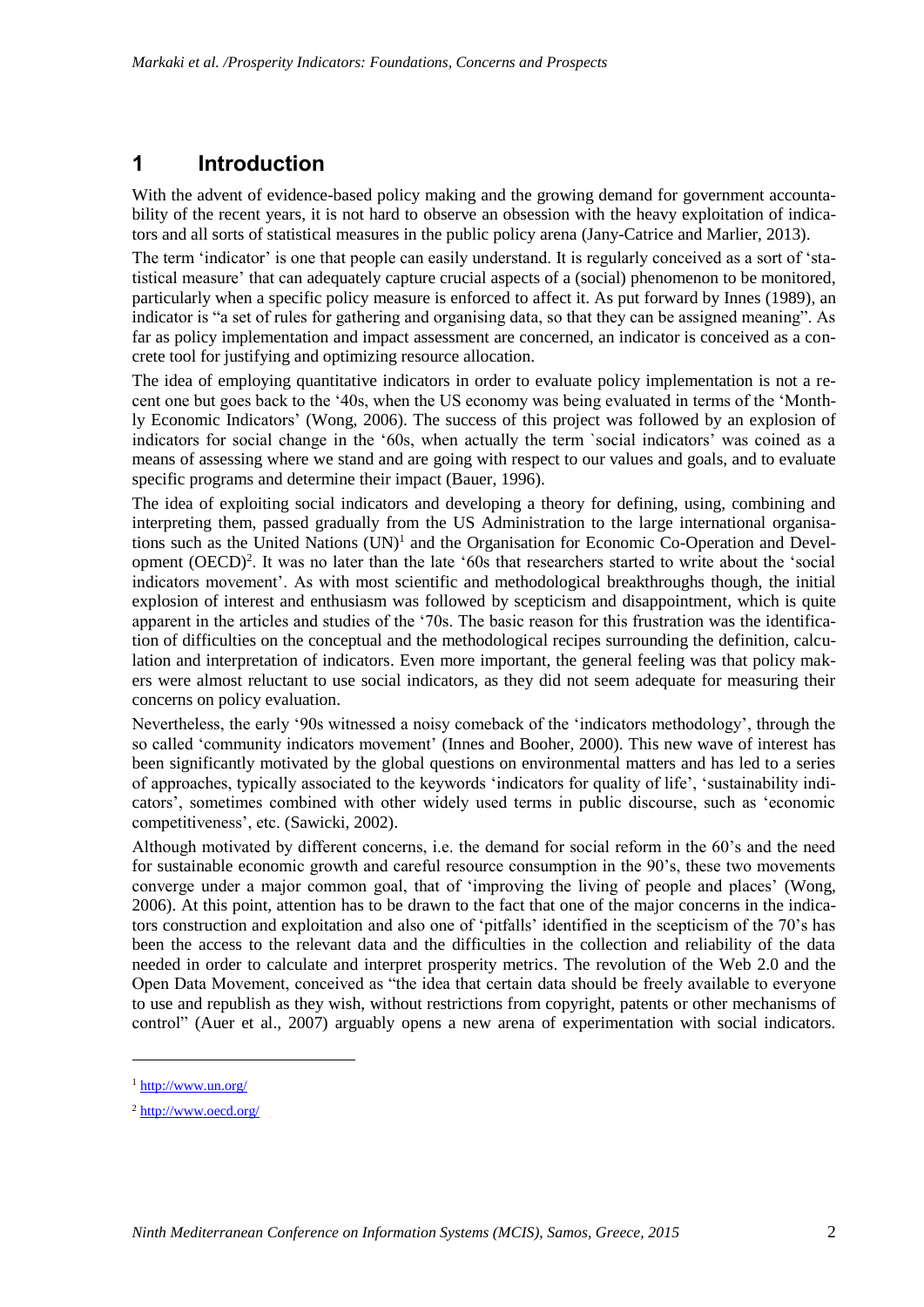Still, the fundamental concerns and the controversy around the methodology of constructing prosperity indicators, as well as on the definition of prosperity itself remain. Additionally, the indicators' causal dimension, namely their use for the interpretation of policy effects, which is the key for turning indicator development into a decision making process seems to be so far neglected (Jany-Catrice and Marlier, 2013).

In this context, this paper attempts to provide an overview of the use of prosperity indicators in policy making. More specifically, departing from the above raised concerns, the paper discusses on the true sense and value of the experimentation with prosperity indicators and presents the Policy Compass approach as a means of bringing the use of the former into a new dimension. The rest of this paper is structured as follows: Section 2 addresses the concept of prosperity and presents some highlights on the "beyond GDP discussion" while also exposing trends and concerns on the design of related indicators. Section 3 presents the Policy Compass approach on the definition and usage of prosperity indicators, while finally Section 4 summarises the issues discussed and the arguments brought forward in this paper and highlights the ways in which the approach in question creates new prospects and advances the use of prosperity indicators in the policy arena.

# **2 Background**

### **2.1 On the definition of Prosperity**

The term 'prosperity' is frequently used as a synonym to other expressions such as 'welfare', 'wellbeing' or to what is rather abstractly called the 'quality of life', the latter being defined *as "the product of the interplay among social, health, economic and environmental conditions which affect human and social development"* (Ontario Social Development Council).

How to measure prosperity is a very fundamental and interesting question. Well-being or prosperity does not necessarily equal "economic growth". Economic growth means more consumption of goods and services, exchanged for money. Endless growth means endlessly increasing production and endlessly increasing consumption. Social critics have for a long time pointed out the hollowness carried by that thesis, as it is becoming increasingly apparent that infinite growth is impossible on a finite planet.

Many economists or policy-designers may employ a simple indicator such as the Gross Domestic Product (GDP) (Coyle, 2014) to measure prosperity in a country (or society). This is not to be considered strange, as GDP (either in total or in its 'per capita' version) is one of the most successful single indicators in the history of economics, capturing succinctly the value of all goods in the economy, and known to the vast majority of citizens around the world (although, not always with a positive feeling) and to the totality of people working in economics and political science. Yet, problems and shortcomings are also present in GDP and include the unavailability of correct prices for some goods and products (such as state-provided health care), the inability to reflect the technological quality improvements, etc. The basic problem is, succinctly stated, that such a 'dry', single, technical measure fails to reflect a lot of things about everyday life. As put forward by Robert Kennedy in 1968: *"…GDP measures everything ...except that which makes life worthwhile"* (Kennedy, 1968). If real social phenomena, such as the quality of life or societal integration are to be assessed though, one might have to include other indicators, experiment on research assumptions and probably make a smart combination of measures that will reflect the phenomenon targeted.

#### **2.2 Towards new definitions of prosperity - the beyond GDP Discussion**

The assumption that the GDP is unable to gauge progress and prosperity is not entirely new. Ever since the concept of sustainable development has emerged, as the notion of development that meets the needs of the present without compromising the ability of future generations to meet their own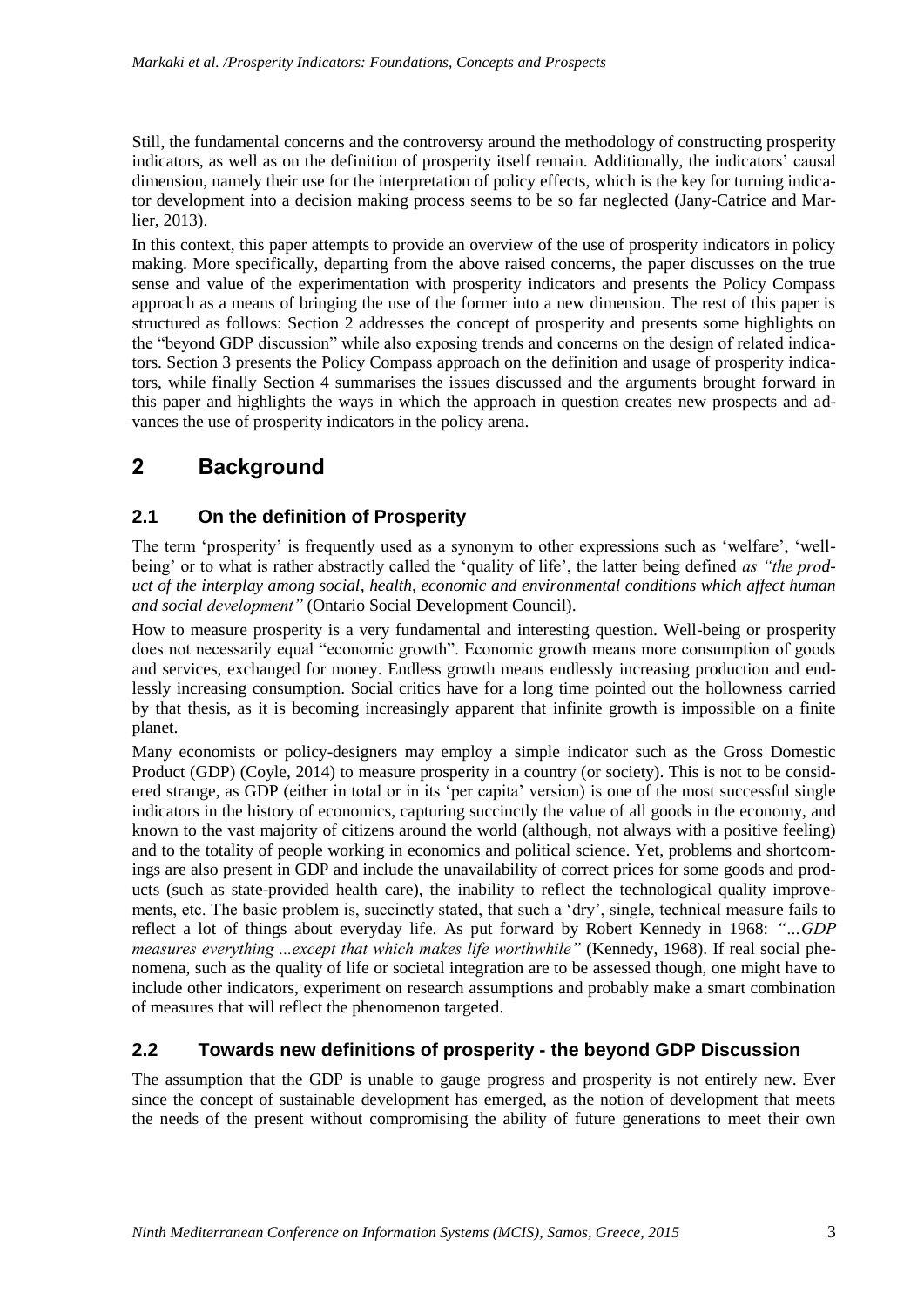needs (WCED, 1987), it has been made clear that environmental and social factors have to be considered as well in measuring prosperity. Throughout the years several attempts have been made internationally to establish appropriate prosperity and sustainable development indicators.In 1993, OECD first published a set of environmental indicators, where the Pressure-State-Response (PSR) framework is used. The latter is based on the concept of causality: human activities exert pressures on the environment that affect its state, i.e. the quality and quantity of natural resources. In response to these pressures, environmental and economic policies are enacted and applied. The latter form a feedback loop to pressures through human activities. In a wider sense, these steps form part of an environmental (policy) cycle which includes problem perception, policy formulation, monitoring and policy evaluation.

The World Bank's attempts for measuring sustainable development led to a new way of thinking on what constitutes wealth and how it could be measured. In the publications "Monitoring Environmental Progress: A Report on Work in Progress" in late 1995 and "Expanding the Measure of Wealth – Indicators of Environmentally Sustainable Development" in 1997, a nation's wealth is determined as the combination of three major capital components, namely produced or human-made assets, natural capital and human resources, the latter including raw labour, human capital, and the elusive, but important, element known as social capital. The dynamics of creating and maintaining wealth are explored through the indicator of genuine saving, i.e. the true rate of a nation's saving after accounting for the depreciation of produced assets, the depletion of natural resources, investments in human capital and the value of global damages from carbon emissions. Negative rates of genuine saving lead eventually to declining well-being.

The need for sustainable development indicators to guide decision making has also been identified by the UN Conference on Environment and Development that took place in 1992. The preliminary draft report that came out in 1996 under the title "Indicators of Sustainable Development: Framework and Methodologies" included 134 indicators, classified under the social, economic, environmental and institutional dimensions of sustainable development, as well as a detailed presentation of the methodology adopted.

The Barometer of Sustainability, developed by Robert Prescott-Allen in 2001 is a two-coordinate measure, designed to gauge human and ecosystem wellbeing together without submerging one in the other. By assigning to both of its axes equal weight, the barometer sends the message that a healthy human sphere and eco-sphere are equally important for achieving sustainable development.

More recently, the Global Footprint Network, an association of researchers and activists founded by the "inventor" of the Ecological Footprint, Mathis Wackernagel in 2003, has been concerned with making the Ecological Footprint indicator popular as a measure for ecological sustainability, promoting its application and refining the method. First conceived in 1990, the Ecological Footprint measures nowadays humanity's demand on the biosphere in terms of the area of biologically productive land and water required to provide the resources we use and to absorb our carbon dioxide emissions.

The 'beyond GDP' discussion is further exemplified by the expert commission established by the German Federal Parliament and the French Government. The latter 'Commission on the Measurement of Economic Performance and Social Progress' has published a series of reports providing validation and legitimacy to the criticism raised about the adequacy of current GDP-based measures of economic performance and their relevance as measures of societal well-being, economic, environmental, and social sustainability.

The activities presented in this section are indicative of the prevalent trend towards a new definition of prosperity and the list of efforts attempting to replace the GDP is long and has resulted in more or less known indicators, analysing various financial, societal and environmental aspects; however none of them has established itself in a similar way as GDP.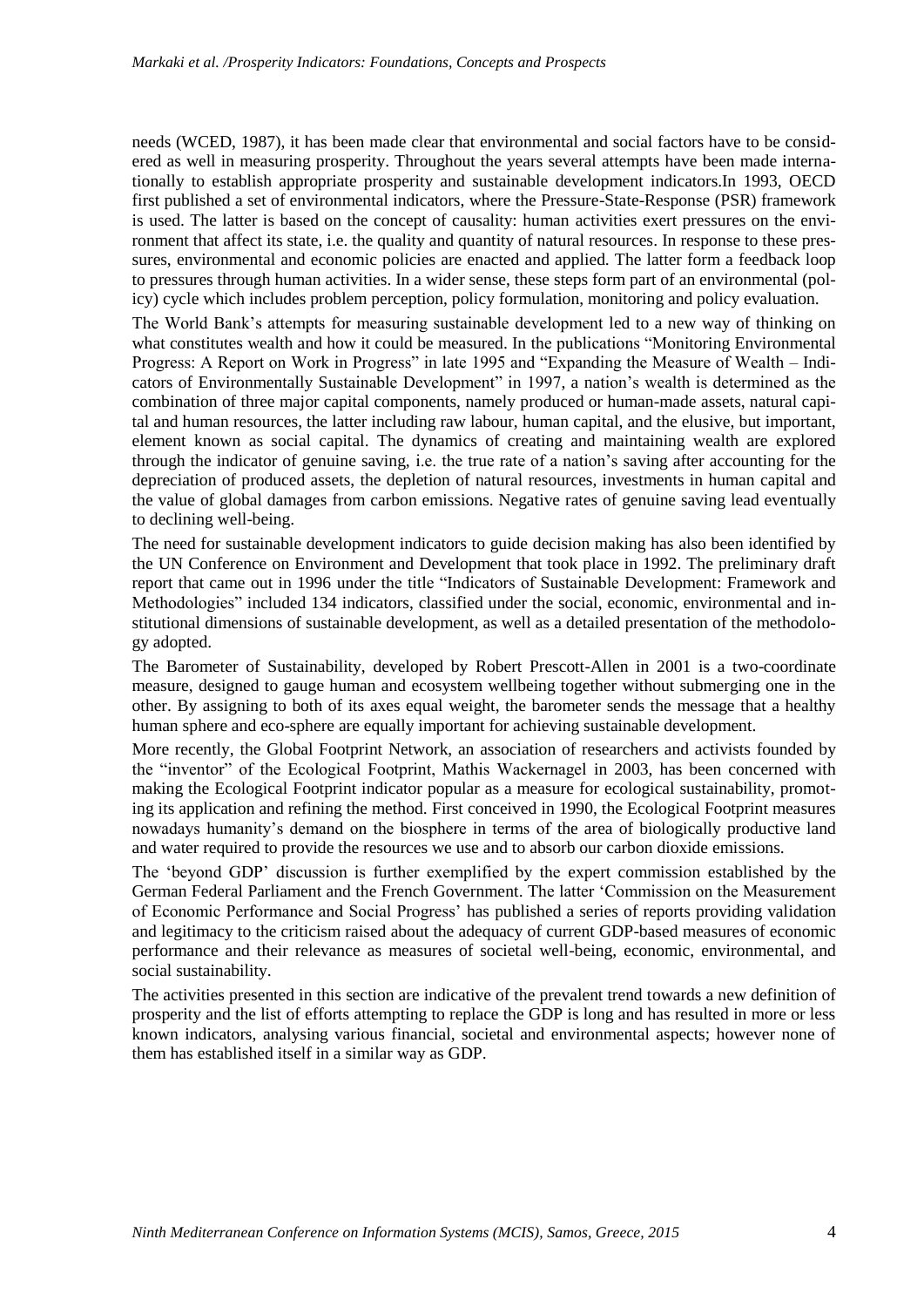### **2.3 Trends and Concerns in Indicator Design**

Following the clutter around the concept and multidimensional nature of prosperity, recent trends on the design and exploitation of indicators in the policy context involve attempts to construct a single, composite, indicator in order to capture a quality-of-life dimension, the use of multiple, separate indicators for social problems, with the aim of capturing single important aspects of everyday life, such as crime rate, poverty level, air pollution, unemployment rate, etc. as well as the preparation of allinclusive indicator reports, intended for wide distribution and consultation by decision makers and analysts in an iterative fashion.

From a different angle, parallel to international, national and regional, the use of local indicators seems to be gaining ground. The approach, suggested in (Innes and Booher, 2000) draws inspiration from complexity theory and views a city as an evolving organism which grows and adapts to its environment, proposing a layered indicator system which evaluates city performance in terms of system performance indicators that reflect central values of concern to those living in the city and how the whole urban system is working, (ii) policy and programme indicators, providing feedback to policy-makers on how specific programmes and policies are evolving, and (iii) rapid feedback indicators, facilitating citizens, agencies and businesses to make day-to-day decisions.

Putting aside the actual aspects of prosperity captured, initiatives on the development of prosperity indicators have to be further viewed with a certain degree of circumspection. With the discipline of economics historically defining wealth and progress in conjunction with establishing metrics of measurement, it comes as no surprise that the widespread usage of indicators may also have its roots in a fashion of quantification, giving in parallel rise to a trend of putting forth quantified allegations or more specifically numbers as incontestable arguments (Jany-Catrice and Marlier, 2013).

Care should be taken however to avoid turning policy-related discussions in a meaningless collection of statistics or number series, with questionable usability and unidentified direction. There exists a widespread distrust that attempts to measure prosperity-related, abstract concepts, e.g. quality of life, deprivation, welfare, environmental quality, etc. are not always supported by methodologically sound techniques and well-defined policy related frameworks (Innes and Booher, 2000).

The need for a solid formal methodological basis for indicator development appears to be self-evident. Several approaches have been proposed in the literature, each one employing a discrete number of steps, from the early conception of the idea to the final description of the conceived index. The fourstep methodology by Coombes and Wong (1994) is indicatively presented here for its simplicity and flexibility. The approach comprises the steps of (i) conceptual consolidation, which corresponds to the process of clarifying the basic concept to be represented by the analysis, (ii) analytical structuring, pertaining to providing an analytical framework within which indicators will be collated and analysed, (iii) indicators' identification, i.e. translation of key factors identified in the previous step into specific measurable indicators and (iv) synthesis of indicators' values, i.e. synthesis of the identified indicators into a composite index (Wong, 2006).

Regardless of the methodological framework adopted, a well-defined and useful indicator should bring together the qualities of policy relevance, analytical soundness and measurability (UNEP, 2014). Additional concerns on the design of prosperity indicators, are raised with regard to the indicators' institutionalization and the avoidance of bias (Wong, 2006), suggesting respectively the need to setup routine procedures to ensure the continuing existence of an indicator and to legitimise the method of the measure, as well as to have them produced by professional statistical agencies with strong awareness of policy issues, but not actual responsibility for them.

These concerns support the argument that indicators should be a matter of experts and thereby come in contrast with the growing trend of re-inventing government on the basis of the Gov 2.0 notion, which emphasizes citizen engagement and dialogue in the design and use of measures of performance and customer satisfaction with government and in the interpretation of these in a complex, changing con-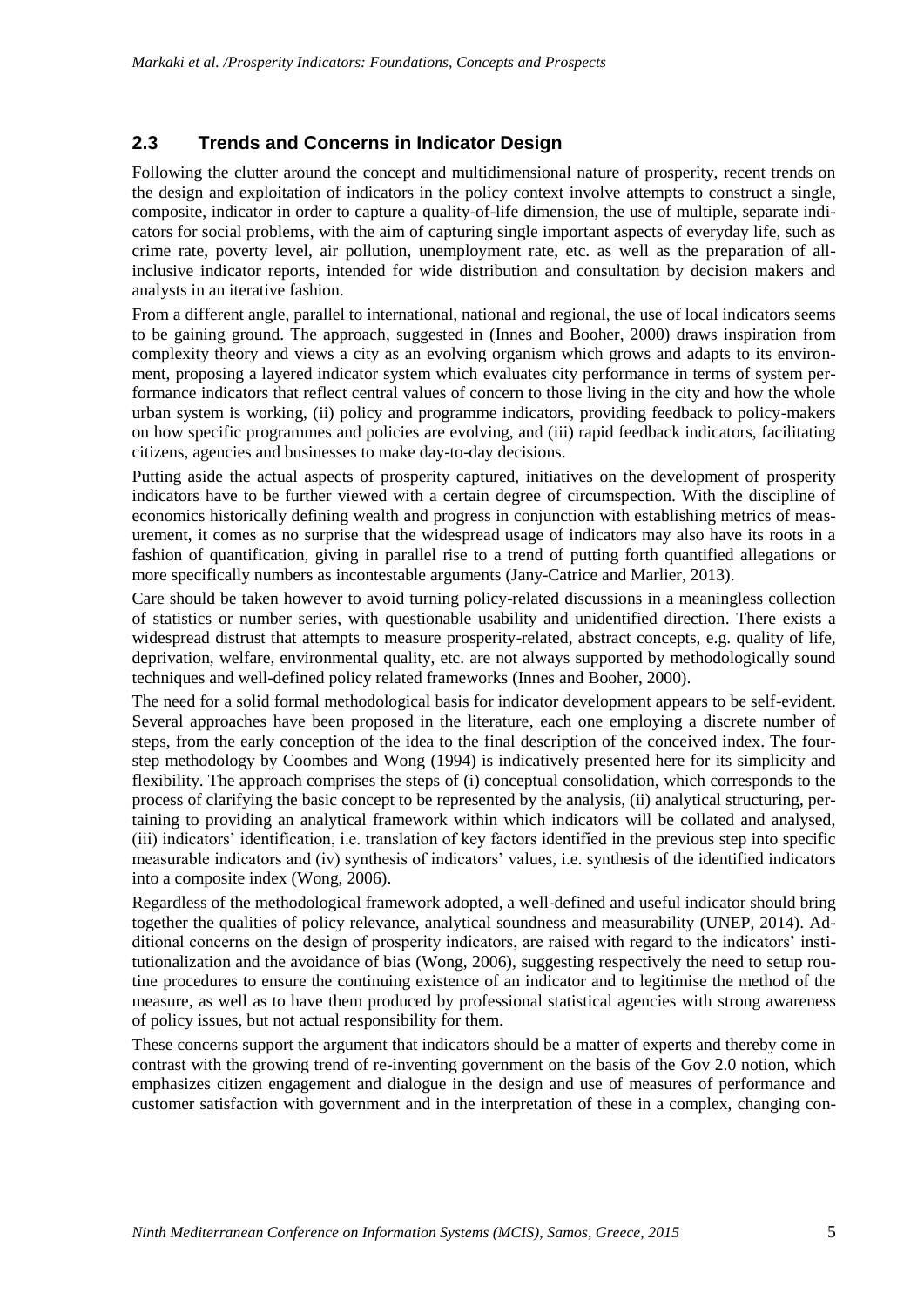text (Innes and Booher, 2000), thus advocating the use of indicators to facilitate the work of many players to make better choices, solve problems and be better able to respond to context and change.

In this respect, the fundamental question of how to integrate prosperity indicators in the policy lifecycle remains. At the heart of all policy design and implementation there is a need to understand why policies should be introduced and how well they are working. Prosperity indicators may provide evidence on the outcomes of policies, and thus answers on their expedience and efficacy. Moreover, they can be used to explore patterns of co-variation across different aspects of the phenomena studied (Wong, 2006). However, their analysis stumbles upon genuine difficulties on the identification of the causal relationships between different factors and is at best guided by existing theories or on a priori assumptions. Still, if statistics and indicators are to serve public debate and policy action, the causality dimension has to be addressed as well.

### **3 The Policy Compass Prosperity Indicator Framework**

Along the above lines, controversy around the definition of prosperity, diversity on the scope and scale of application, indicator typology and design methodological issues, legitimacy concerns, and a great multitude of indicator development initiatives and approaches of different interest or even conflicting nature are the characteristics that make up the context in which citizens and the rest of societal actors are called to formulate their own judgement on the status and progress of prosperity in their countries or communities. Apparently, an ICT tool that allows the former stakeholders to experiment with and leverage prosperity indicators as an aid for policy analysis and evaluation becomes particularly important in this context.



#### *Figure 1. Policy Compass condensed approach*

Targeting overall to facilitate factual, evidence-based, transparent and accountable policy evaluation and analysis, and following the view that *"Indicators and performance measures have become an im-*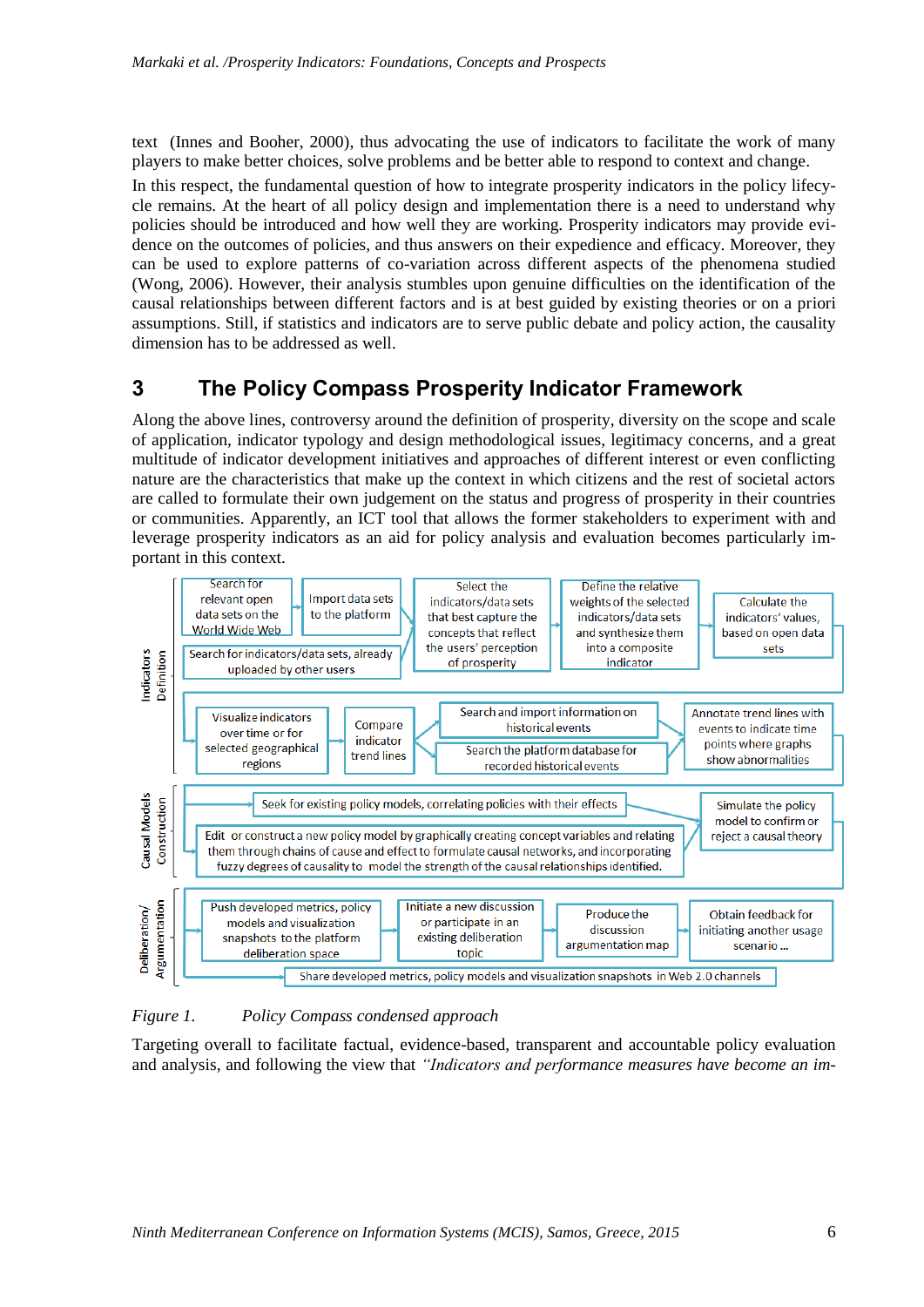*portant element in policy initiatives relating to sustainability and to the re-invention of government"* (Innes and Booher, 2000), the Policy Compass FP7 project<sup>3</sup> places particular emphasis on the design and usage of prosperity indicators. The project aspires more specifically to open new possibilities for the user to correlate, annotate and visualize data from various sources, with an emphasis on the ultimate aim of using them for evaluating policies at the local or regional level through the definition and monitoring of appropriate indicators. To this end, it provides a user-friendly, web-based platform, interfacing public open data sources and integrating a number of toolsets, that implement among others visualization, annotation, causal models' development, deliberation and argumentation functionalities, in order to offer citizens and societal actors a broad field for experimentation with prosperity indicators, overcoming the challenges and limitations, imposed by current conditions. On top of that, it incorporates web 2.0 features, thus offering the aforementioned stakeholders the capability to share information and engage in meaningful discussions.

Setting out from the citizens' or other interested stakeholders' wish to analyse and monitor the effectiveness and efficiency of political actions, a quite comprehensive scenario around the usage of prosperity indicators encompasses, as illustrated in Figure 1, the activities of indicators' definition, causal policy models creation in the interest of causally analysing changes in the prosperity level, and online deliberation and argument mapping, while simpler use case scenarios may employ selected steps of this workflow.

Currently under development and soon to be released as an operational prototype, the Policy Compass platform, and thereby the respective approach is to be evaluated through real case pilot scenarios at both regional and local level. More detailed information on the Policy Compass project and framework may be found in (Markaki et al., 2014a; 2014b). In brief, the strength of this powerful, Gov 2.0 oriented approach lies in allowing individuals to leverage the data released by governments and public organizations around the world and to create value by contributing their own views and perceptions of prosperity. Ultimately, citizens can formulate informed judgements, hold governments accountable and thus actively engage in policy design.

# **4 Discussion and Conclusions**

-

The aim of this paper has been to provide a review of the important and fast-growing field of the use of prosperity indicators in policy modelling with the view to synthesize the background and the rationale that has led to the development of the Policy Compass approach and to bring to light the lessons learnt along the course of the project. In the interests of the completeness, the main issues addressed in this paper with regard to the indicators' applicability and legitimacy as well as the corresponding assumptions are summarised in the following paragraphs.

Experimenting with indicators that may complement or challenge GDP, seems completely feasible, technically speaking, yet it may not be "scientifically legitimate" at all times. In the literature, one can find strong statements in favour of the position that it makes little sense to propose alternatives to established and widely accepted and mature indicators, such as GDP. The latter has achieved a considerable level of legitimacy in quantitative representations and judgements of what wealth really is at the macroscopic level; thereby it seems very ambitious to try to replace it. However, the deep questions on 'what is a prosperous society' or a 'flourishing city/region', are put forward again and again. The purely economic response based on single indicators such as the GDP is consistently questioned (Jany-Catrice and Marlier, 2013). In particular, there is a growing concern on the limits of GDP-like measures for measuring societal welfare.

<sup>&</sup>lt;sup>3</sup> Policy Compass | Opening Policy Horizons: Open Data-Driven Analysis and Impact Evaluation,<http://policycompass.eu/>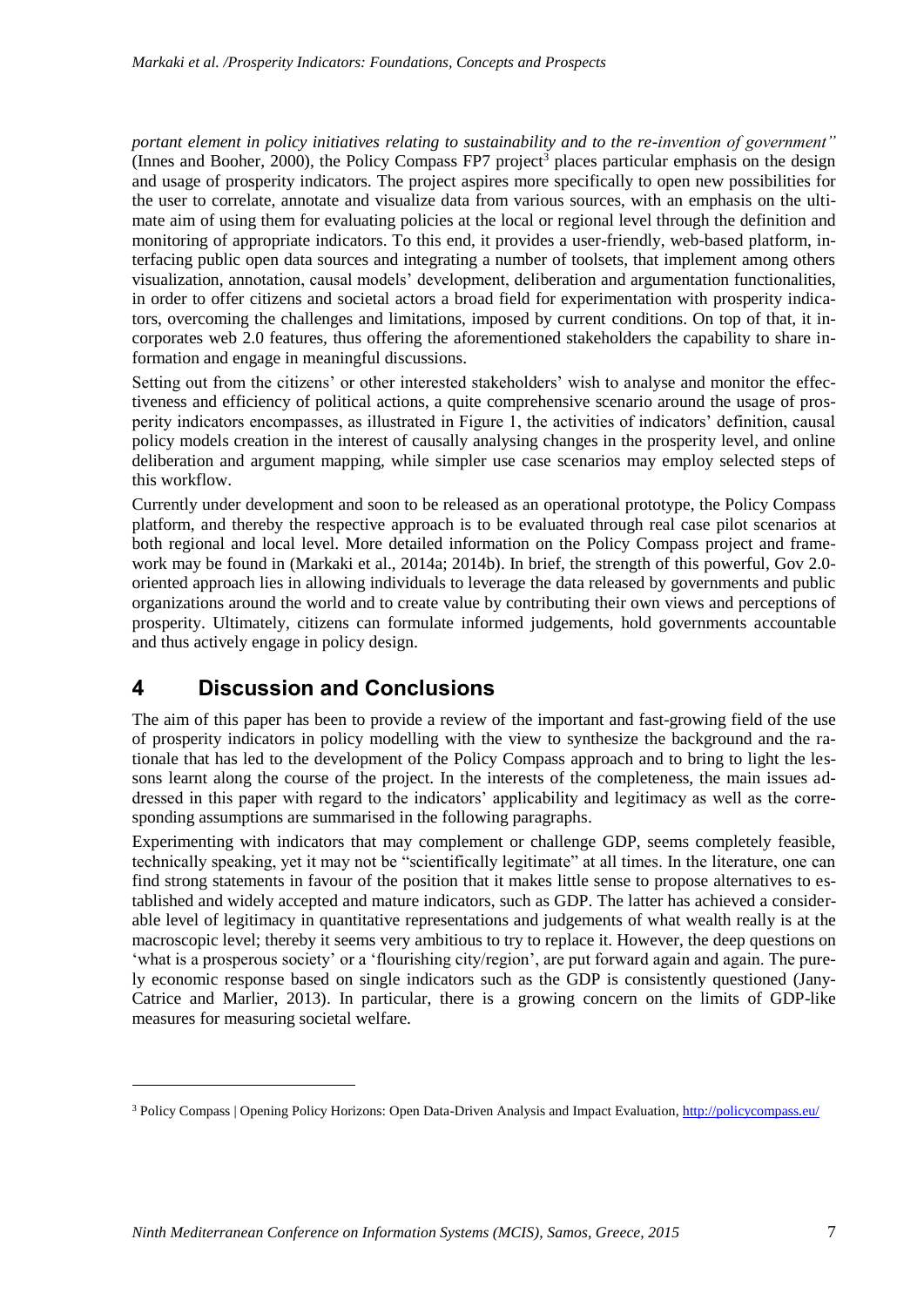On the other hand, it makes perfect sense to construct aggregate, headline or composite indicators, in order to measure important social phenomena at the regional or municipality level. A strictly scientific approach can be pursued but also experimental approaches, with empirical weighting and evaluation schemes, are welcomed by the community of policy theoreticians (Jany-Catrice and Marlier, 2013). The major question here is of course, the 'legitimacy' of the proposed indicator, as it may be considered ad hoc or arbitrary in a subsequent political debate. This is an interesting and largely unexplored issue, which has to do also with political perspective.

Nevertheless, attention has to be drawn to the fact that there do not exist 'objective' or 'neutral' indicators of any kind. The community does not pursue objective indicators; it rather attempts to construct useful ones. Experience shows that, at the local or regional level community participation should involve the peaceful co-existence of economic, social, and environmental goals around some general vision of well-being, and a vision for the future. The construction and monitoring of the indicators should preferably be a community participation process and concern the setting of goals or benchmarks for monitoring progress of conventional policy along with social capital. Besides, the overall environment is highly encouraging: the advent of the open data movement and Web 2.0 provides a fantastic observatory of experimentation with social indicators for policy evaluation and the strengthening of the democratic process in societies. In this context, it should be clear that a broad experimentation on the calculation and exploitation of indicators, given the multitude of data available, is definitely interesting scientifically and will provide useful feedback.

The Policy Compass prosperity indicator framework is well in accordance with this perspective, as it intends to contribute to, reinforce and promote research and practice towards employing quantitative techniques to circumscribe social phenomena and thus evaluate the results of planned or enforced policy measures along the following key axes:

- Exploring the limits of social computing with quantitative indicators for policy design and assessment, given the unprecedented access to meaningful data provided by the open data sources available.
- Enhancing the experimentation with various kinds of social indicators, ranging from well-known and widely established metrics, such as the GDP and its variants, to the composite and headline indicators which can suitably apply to the regional or municipality level.
- Experimenting on the cross-fertilisation of today's ICT capabilities with the ideas and intuition of the social (and political/economic) motivation of describing societal welfare with well-defined, representative metrics.
- Importing the cause/effect component of policy analysis, directly into the indicator analysis process through the 'injection' of causal analysis tools in the Policy Compass platform and methodology.

Altogether, the Policy Compass methodological framework is anticipated to enrich significantly the experience of using prosperity metrics in the policy arena. Primary evidence on that prospect is going to come from the experimentation taking place in the frame of the project's pilot applications, so scheduled future work within the project shall include and put emphasis on the analysis of the pilot findings with regard to potential improvements to the project methodology, the project platform and the levels of acceptance of the proposed approach from citizens and other societal actors.